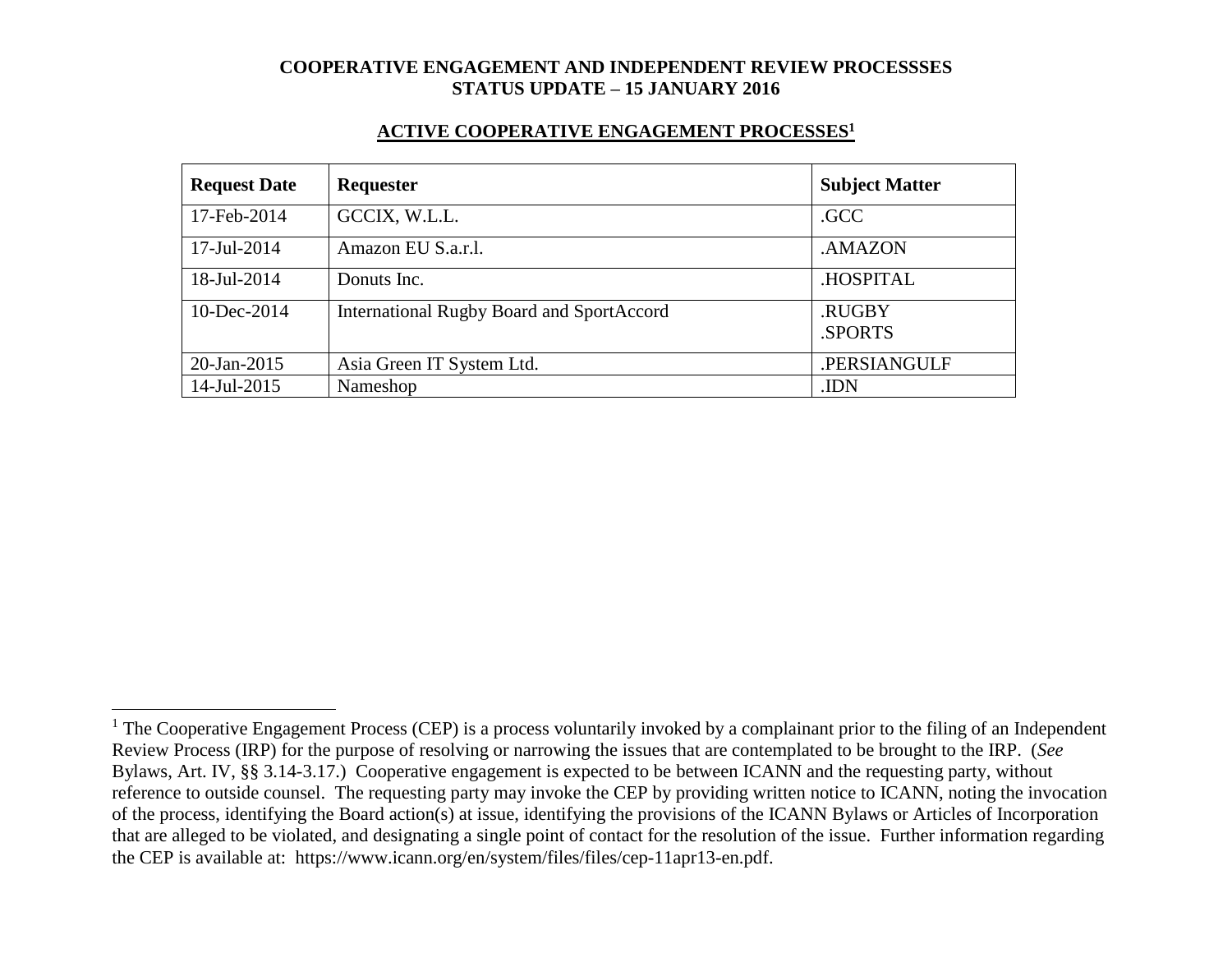#### **ACTIVE INDEPENDENT REVIEW PROCESSES<sup>2</sup>**

| <b>Date</b><br><b>ICANN</b><br><b>Received</b><br>Notice of<br><b>IRP</b> | Date IRP<br><b>Commenced</b><br>by ICDR | Requester                                                                                                | <b>Subject Matter</b>   | <b>Status</b>                                                                                                                                                                                                                              |
|---------------------------------------------------------------------------|-----------------------------------------|----------------------------------------------------------------------------------------------------------|-------------------------|--------------------------------------------------------------------------------------------------------------------------------------------------------------------------------------------------------------------------------------------|
| 21-Sept-2014                                                              | 22-Sept-2014                            | Dot Registry, LLC<br>https://www.icann.org/resources/pa<br>ges/dot-registry-v-icann-2014-09-<br>$25$ -en | .INC<br>.LLC<br>.LLP    | Panel Selection: Full Panel confirmed on 5<br>February 2015.<br>Materials: Written submissions, Declaration(s), and<br>Scheduling Orders are posted here.<br>Hearing(s): Hearing is scheduled for $27$ February<br>2016.                   |
| 8-Oct-2014                                                                | 13-Oct-2014                             | Donuts Inc.<br>https://www.icann.org/resources/pa<br>ges/donuts-v-icann-2014-10-13-en                    | <b>RUGBY</b><br>.SPORTS | Panel Selection: Full Panel confirmed on 7 April<br>2015.<br>Materials: Written submissions, Declaration(s), and<br>Scheduling Orders are posted here.<br>Hearing(s): Hearing took place on 8 October 2015;<br>awaiting Final Declaration. |

 $\overline{a}$ 

<sup>&</sup>lt;sup>2</sup> The Independent Review Process (IRP) is a process by which any person materially affected by a decision or action by the Board that he or she asserts is inconsistent with the Articles of Incorporation or Bylaws may submit a request for independent review of that decision or action. (*See* Bylaws, Art. IV, § 3.) In order to be materially affected, the person must suffer injury or harm that is directly and causally connected to the Board's alleged violation of the Bylaws or the Articles of Incorporation, and not as a result of third parties acting in line with the Board's action. Further information regarding the IRP is available at: https://www.icann.org/resources/pages/mechanisms-2014-03-20-en.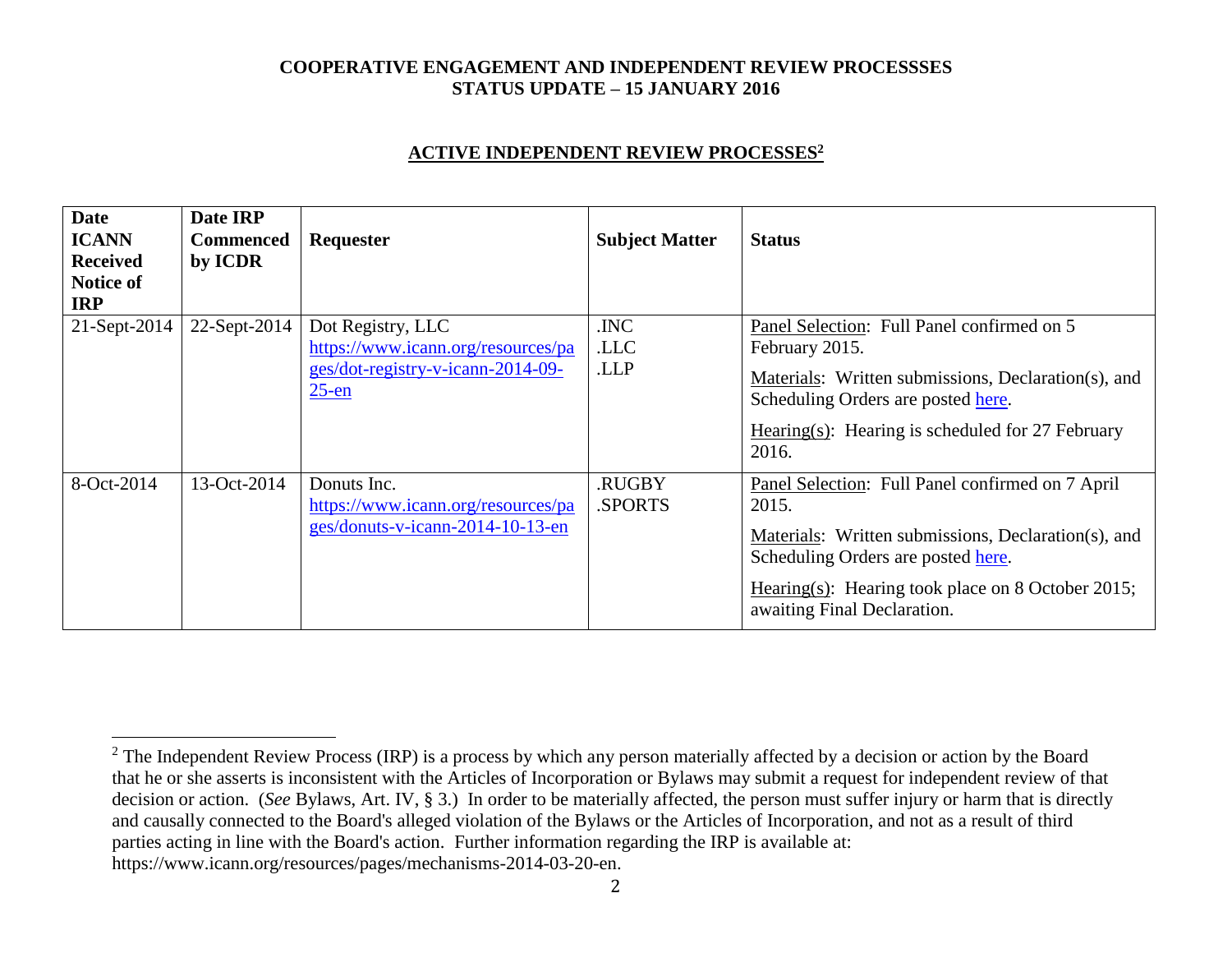| <b>Date</b><br><b>ICANN</b><br><b>Received</b><br><b>Notice of</b><br><b>IRP</b> | Date IRP<br><b>Commenced</b><br>by ICDR | Requester                                                                                                                                                                                                                                                                                                           | <b>Subject Matter</b>                            | <b>Status</b>                                                                                                                                                                                                                                                                                        |
|----------------------------------------------------------------------------------|-----------------------------------------|---------------------------------------------------------------------------------------------------------------------------------------------------------------------------------------------------------------------------------------------------------------------------------------------------------------------|--------------------------------------------------|------------------------------------------------------------------------------------------------------------------------------------------------------------------------------------------------------------------------------------------------------------------------------------------------------|
| 5-Dec-2014                                                                       | 8-Dec-2014                              | <b>Gulf Cooperation Council</b><br>https://www.icann.org/resources/pa<br>ges/gcc-v-icann-2014-12-06-en                                                                                                                                                                                                              | .PERSIANGULF                                     | Panel Selection: Full panel confirmed on 2<br>December 2015.<br>Materials: Written submissions, Declaration(s), and<br>Scheduling Orders are posted here.<br>Hearing $(s)$ : Preliminary Hearing took place on 6<br>January 2016. A final hearing has been tentatively<br>scheduled for 17 May 2016. |
| 10-Mar-2015<br>(.HOTEL)<br>13-Mar-2015<br>$($ .ECO $)$                           | 12-Mar-2015                             | Despegar Online SRL; Donuts, Inc.<br>Spring McCook, LLC; Famous<br>Four Media Limited-dot Hotel<br>Limited; Fegistry, LLC; and Radix<br>FZC (.HOTEL) and Little Birch,<br>LLC and Minds + Machines Group<br>Limited (.ECO)<br>https://www.icann.org/resources/pa<br>ges/various-v-icann-eco-hotel-<br>2015-09-02-en | .HOTEL, .ECO<br>[consolidated on<br>12 May 2015] | Panel Selection: Full Panel confirmed on 30 July<br>2015.<br>Materials: Written submissions, Declaration(s),<br>and Scheduling Orders are posted here.<br>Hearing(s): Hearing took placed on 7 December<br>2015. Awaiting Final Declaration.                                                         |
| 19-Mar-2015                                                                      | 24-Mar-2015                             | Dot Sport Limited<br>https://www.icann.org/resources/pa<br>ges/dot-sport-v-icann-2015-03-27-<br>en                                                                                                                                                                                                                  | .SPORT                                           | Panel Selection: Full Panel confirmed on 3<br>September 2015.<br>Materials: Written submissions, Declaration(s),<br>and Scheduling Orders are posted here.<br>Hearing(s): Administrative hearing took place on $28$<br>September 2015; Final hearing scheduled for 17<br>February 2016.              |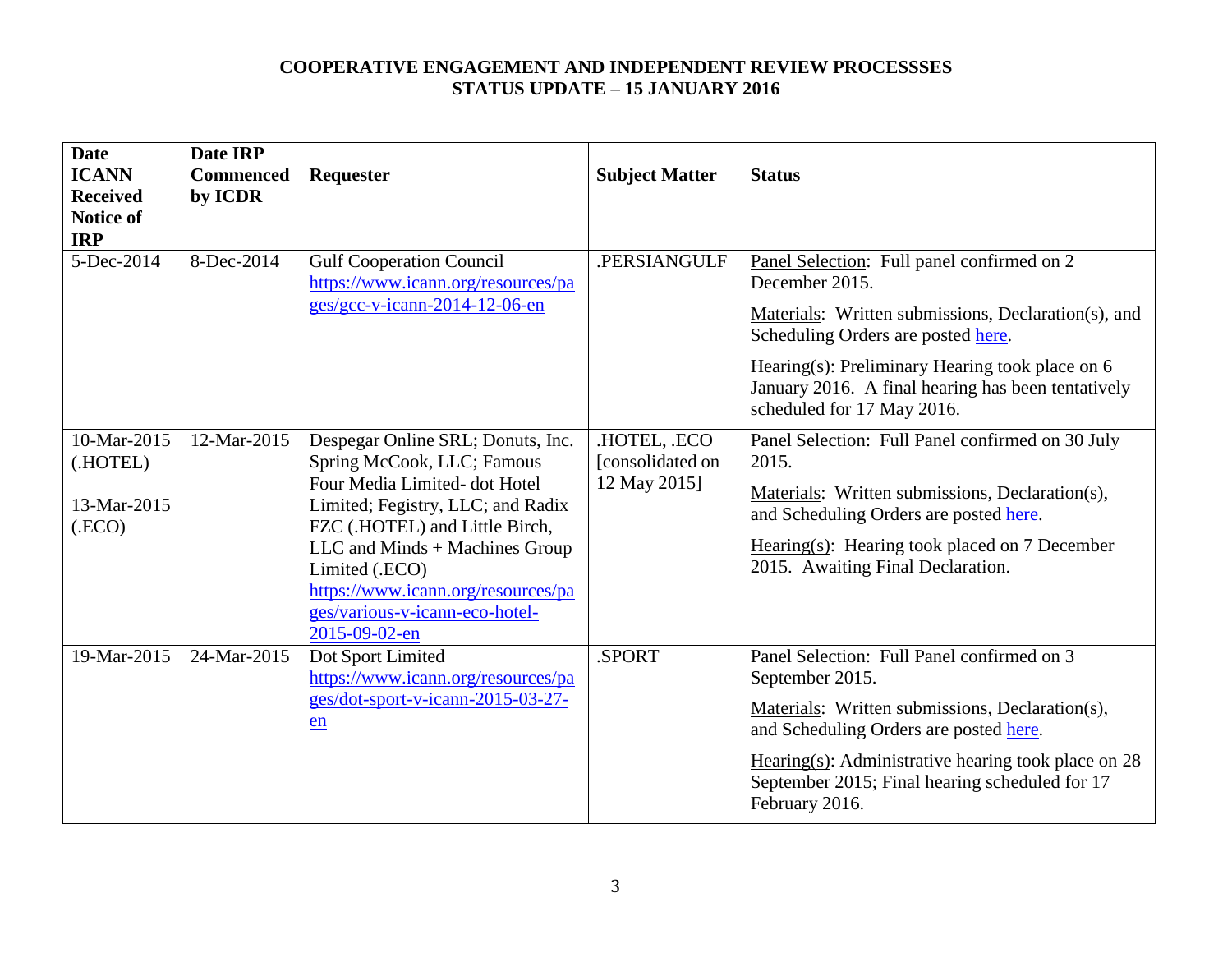| <b>Date</b><br><b>ICANN</b><br><b>Received</b><br><b>Notice of</b><br><b>IRP</b> | Date IRP<br><b>Commenced</b><br>by ICDR | <b>Requester</b>                                                                                                                                 | <b>Subject Matter</b> | <b>Status</b>                                                                                                                                                                                                                                                                                       |
|----------------------------------------------------------------------------------|-----------------------------------------|--------------------------------------------------------------------------------------------------------------------------------------------------|-----------------------|-----------------------------------------------------------------------------------------------------------------------------------------------------------------------------------------------------------------------------------------------------------------------------------------------------|
| 24-Mar-2015                                                                      | 7-Apr-2015                              | Corn Lake, LLC<br>https://www.icann.org/resources/pa<br>ges/corn-lake-v-icann-2015-04-07-<br>en                                                  | <b>CHARITY</b>        | Panel Selection: Full Panel confirmed on 17<br>September 2015.<br>Materials: Written submissions, Declaration(s),<br>and Scheduling Orders are posted here.<br>$Hearing(s): Preliminary hearing took place on 3$<br>November 2015; Final hearing scheduled for 8<br>February 2016.                  |
| 30-Sep-2015                                                                      | 5-Oct-2015                              | Afilias Limited, BRS Media, Inc.,<br>Tin Dale, LLC<br>https://www.icann.org/resources/pa<br>ges/afilias-brs-tin-llc-v-icann-2015-<br>$10-12$ -en | .RADIO                | Panel Selection: IRP filed on 5 October 2015; no<br>Panelists have been selected.<br>Materials: Written submissions, Declaration(s),<br>and Scheduling Orders are posted here.<br>$Hearing(s): No hearings are currently scheduled.$                                                                |
| 22-Oct-2015                                                                      |                                         | dotgay LLC                                                                                                                                       | .GAY                  | Panel Selection: IRP has not commenced; notice of<br>IRP commencement has not been issued by ICDR.<br>Materials: IRP has not commenced; notice of IRP<br>commencement has not been issued by ICDR.<br>Hearing(s): IRP has not commenced; notice of IRP<br>commencement has not been issued by ICDR. |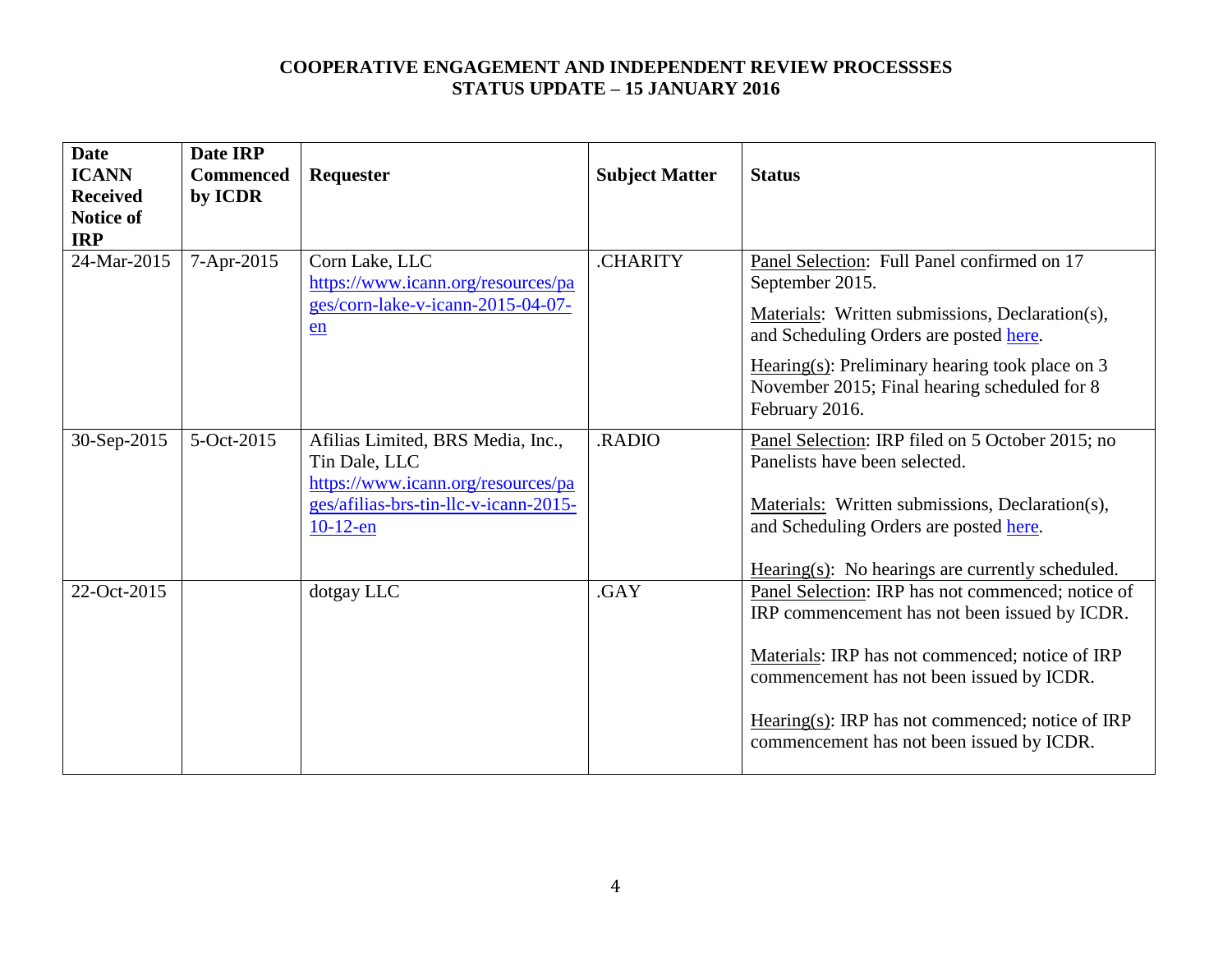| Requester                                                                                                                              | <b>Subject Matter</b>  | <b>Status</b>                                                                                                                                                                                                                         |
|----------------------------------------------------------------------------------------------------------------------------------------|------------------------|---------------------------------------------------------------------------------------------------------------------------------------------------------------------------------------------------------------------------------------|
| Asia Green IT Systems Bilgisayar<br>San. ve Tic. Ltd. Sti.<br>https://www.icann.org/resources/pa<br>ges/irp-agit-v-icann-2015-12-23-en | .ISLAM<br><b>HALAL</b> | Panel Selection: IRP filed on 16 December 2015; no<br>Panelists have been selected.<br>Materials: Written submissions, Declaration(s),<br>and Scheduling Orders are posted here.<br>Hearing(s): Preliminary Hearing took place on $6$ |
|                                                                                                                                        |                        |                                                                                                                                                                                                                                       |